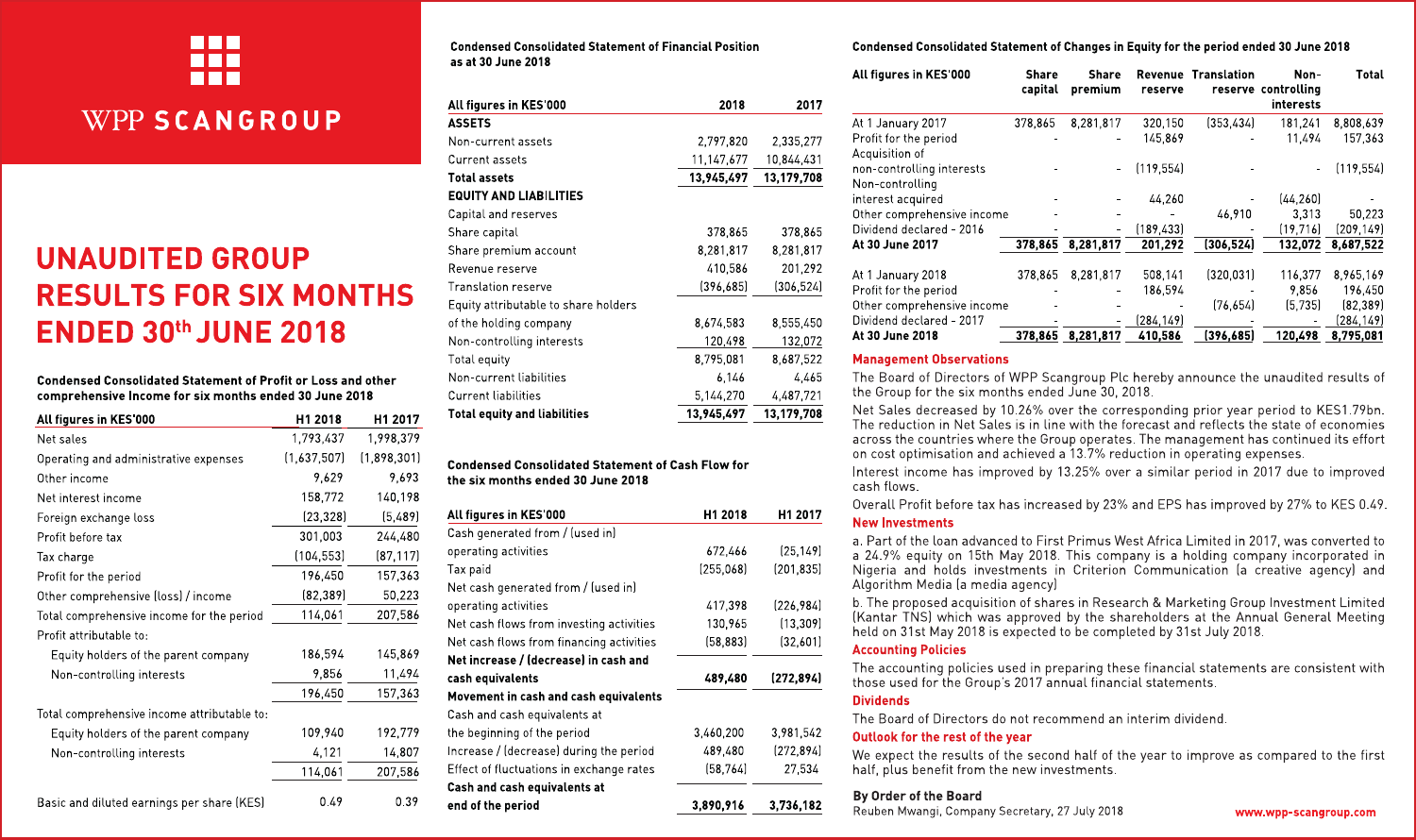

### **Unaudited Consolidated Statement of Profit or Loss and other comprehensive Income for six month ended 30 June 2018**

| All figures in Sh'000                                         | H1 2018     | H1 2017     |
|---------------------------------------------------------------|-------------|-------------|
| <b>Billings</b>                                               | 6,309,101   | 6,770,011   |
| Direct costs                                                  | (4,515,664) | (4,771,632) |
| Net sales                                                     | 1,793,437   | 1,998,379   |
| Net interest income                                           | 158,772     | 140,198     |
| Other income                                                  | 9,629       | 9,693       |
| Operating and administrative expenses                         | (1,637,507) | (1,898,301) |
| Foreign exchange loss                                         | (23, 328)   | (5,489)     |
| Profit before tax                                             | 301,003     | 244,480     |
| Tax charge                                                    | (104, 553)  | (87, 117)   |
| Profit for the year                                           | 196,450     | 157,363     |
| Other comprehensive income:                                   |             |             |
| Items that may be reclassified subsequently to profit or loss |             |             |
| Exchange difference on translating foreign operations         | (82, 389)   | 50,223      |
| Total comprehensive income for the year                       | 114,061     | 207,586     |
| Profit attributable to:                                       |             |             |
| Equity holders of the parent company                          | 186,594     | 145,869     |
| Non-controlling interests                                     | 9,856       | 11,494      |
|                                                               | 196,450     | 157,363     |
| Total comprehensive income attributable to:                   |             |             |
| Equity holders of the parent company                          | 109,940     | 192,779     |
| Non-controlling interests                                     | 4,121       | 14,807      |
|                                                               | 114,061     | 207,586     |
| Basic and diluted earnings per share (Sh)                     | 0.49        | 0.39        |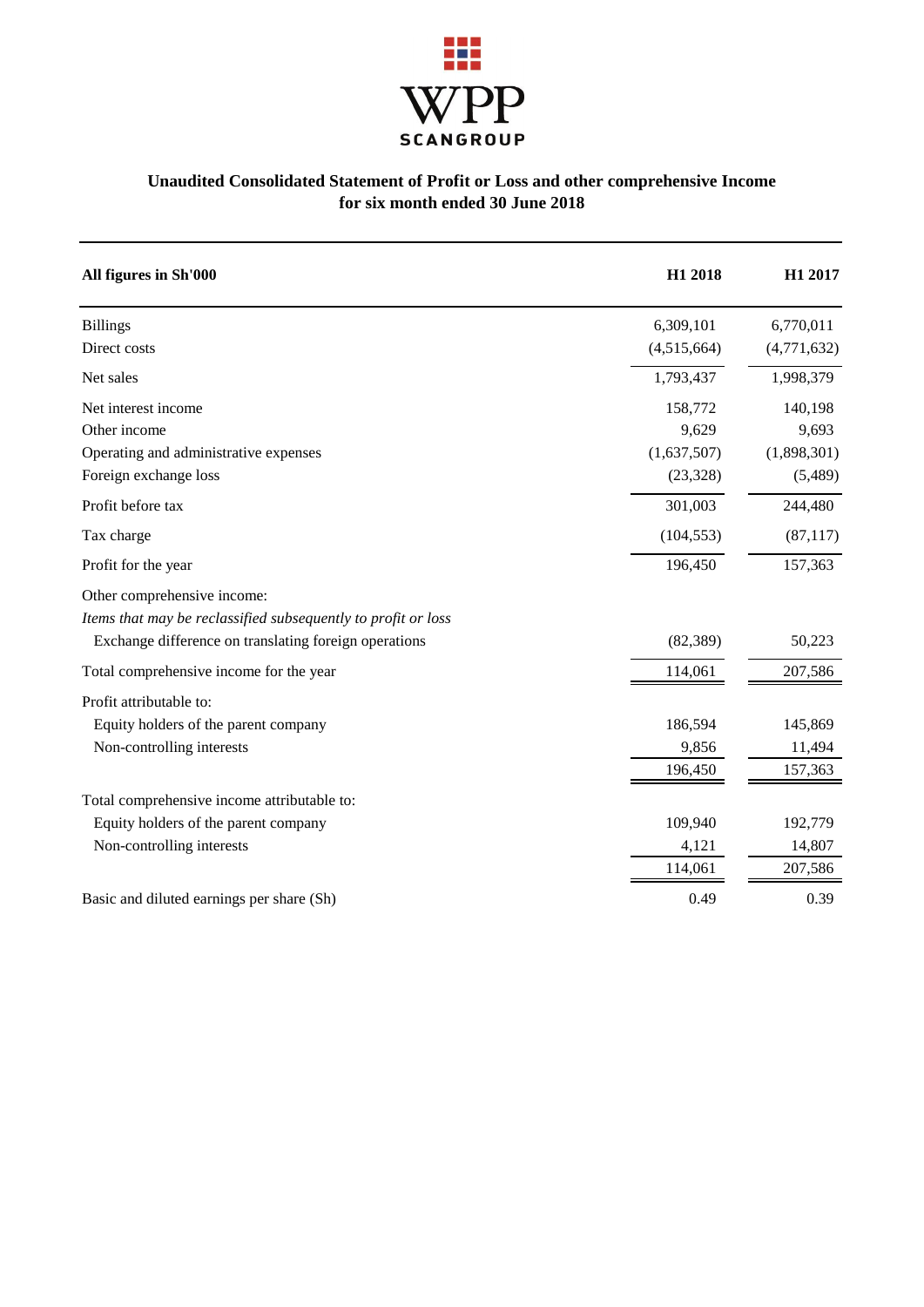

### **Unaudited Consolidated Statement of Financial Position as at 30 June 2018**

| All figures in Sh'000                                       | 30 June<br>2018 | 30 June<br>2017 |
|-------------------------------------------------------------|-----------------|-----------------|
|                                                             |                 |                 |
| <b>ASSETS</b>                                               |                 |                 |
| <b>Non-current assets</b>                                   |                 |                 |
| Equipment                                                   | 301,274         | 375,485         |
| Long term loan receivable                                   | 312,599         |                 |
| Investment in associates and other equity investments       | 177,595         | 4,333           |
| Deferred tax asset                                          | 394,117         | 343,224         |
| Goodwill                                                    | 1,612,235       | 1,612,235       |
|                                                             | 2,797,820       | 2,335,277       |
| <b>Current</b> assets                                       |                 |                 |
| Trade and other receivables                                 | 6,305,194       | 6,201,724       |
| Receivable from related parties                             | 107,885         | 147,713         |
| Work-in-progress                                            | 77,081          | 64,450          |
| Tax recoverable                                             | 766,601         | 694,362         |
| Cash, bank balances and deposits                            | 3,890,916       | 3,736,182       |
|                                                             | 11,147,677      | 10,844,431      |
| Total assets                                                | 13,945,497      | 13,179,708      |
| <b>EQUITY AND LIABILITIES</b>                               |                 |                 |
| <b>Capital and reserves</b>                                 |                 |                 |
| Share capital                                               | 378,865         | 378,865         |
| Share premium account                                       | 8,281,817       | 8,281,817       |
| Revenue reserve                                             | 410,586         | 201,292         |
| Translation reserve                                         | (396, 685)      | (306, 524)      |
| Equity attributable to share holders of the holding company | 8,674,583       | 8,555,450       |
| Non-controlling interests                                   | 120,498         | 132,072         |
| Total equity                                                | 8,795,081       | 8,687,522       |
| <b>Non-current liabilities</b>                              |                 |                 |
| Deferred tax liability                                      | 6,146           | 4,465           |
| <b>Current liabilities</b>                                  |                 |                 |
| Trade and other payables                                    | 4,737,974       | 3,800,732       |
| Tax payable                                                 | 81,306          | 189,869         |
| Payable to related parties                                  | 88,095          | 328,408         |
| Dividends payable                                           | 236,895         | 168,712         |
|                                                             | 5,144,270       | 4,487,721       |
| Total equity and liabilities                                | 13,945,497      | 13,179,708      |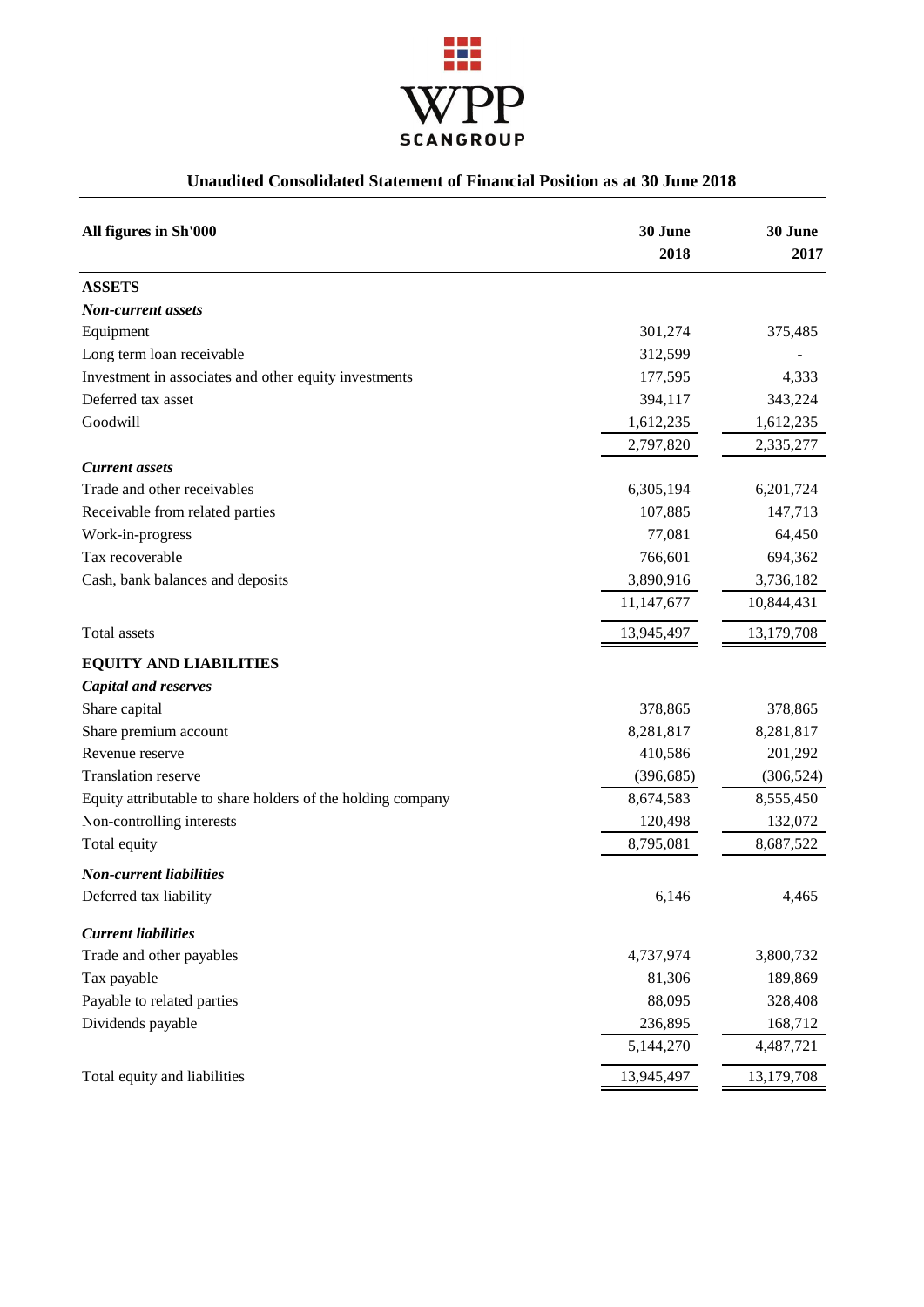

## **Unaudited Consolidated Statement of Changes in Equity as at 30 June 2018**

| All figures in Sh'000                    |                              |                          |                                          |                               | <b>Attributable</b><br>to share      |                                  |            |
|------------------------------------------|------------------------------|--------------------------|------------------------------------------|-------------------------------|--------------------------------------|----------------------------------|------------|
|                                          | <b>Share</b><br>capital      | <b>Share</b><br>premium  | <b>Revenue</b><br>reserve /<br>(deficit) | <b>Translation</b><br>deficit | holders of<br>the holding<br>company | Non-<br>controlling<br>interests | Total      |
| At 1 January 2017                        | 378,865                      | 8,281,817                | 320,150                                  | (353, 434)                    | 8,627,398                            | 181,241                          | 8,808,639  |
| Profit for the period                    | ۰                            | $\overline{\phantom{a}}$ | 145,869                                  |                               | 145,869                              | 11,494                           | 157,363    |
| Acquisition of non-controlling interests |                              | $\overline{\phantom{a}}$ | (119, 554)                               | $\overline{\phantom{a}}$      | (119, 554)                           |                                  | (119, 554) |
| Non-controlling interest acquired        |                              |                          | 44,260                                   |                               | 44,260                               | (44,260)                         |            |
| Other comprehensive income               |                              |                          |                                          | 46,910                        | 46,910                               | 3,313                            | 50,223     |
| Dividend declared - 2016                 |                              |                          | (189, 433)                               |                               | (189, 433)                           | (19,716)                         | (209, 149) |
| <b>At 30 June 2017</b>                   | 378,865                      | 8,281,817                | 201,292                                  | (306, 524)                    | 8,555,450                            | 132,072                          | 8,687,522  |
| At 1 January 2018                        | 378,865                      | 8,281,817                | 508,141                                  | (320,031)                     | 8,848,792                            | 116,377                          | 8,965,169  |
| Profit for the period                    | $\qquad \qquad \blacksquare$ | $\overline{\phantom{a}}$ | 186,594                                  |                               | 186,594                              | 9,856                            | 196,450    |
| Other comprehensive income               |                              |                          |                                          | (76, 654)                     | (76, 654)                            | (5,735)                          | (82, 389)  |
| Dividend declared - 2017                 |                              |                          | (284, 149)                               |                               | (284, 149)                           |                                  | (284, 149) |
| <b>At 30 June 2018</b>                   | 378,865                      | 8,281,817                | 410,586                                  | (396, 685)                    | 8,674,583                            | 120,498                          | 8,795,081  |